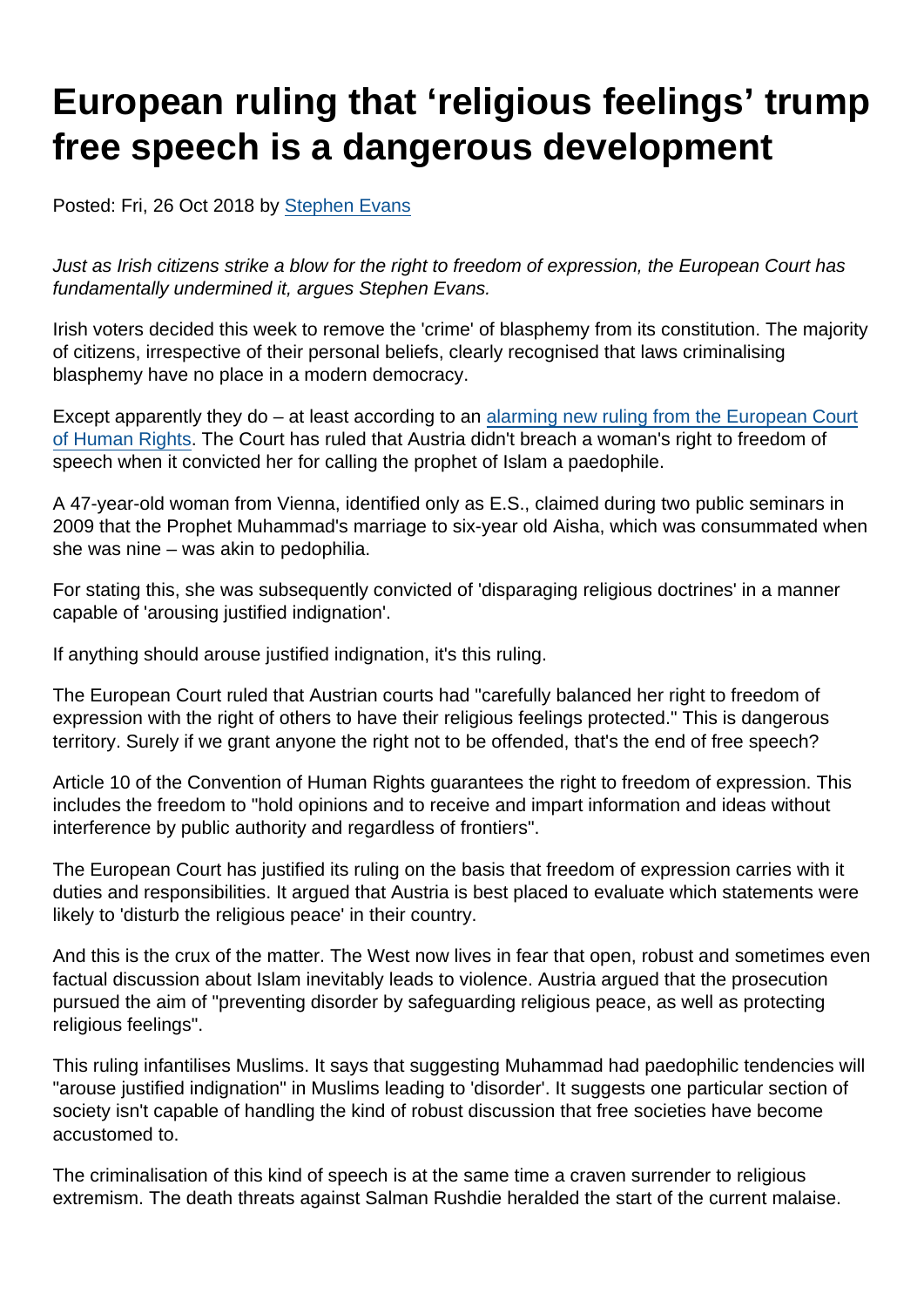Despite all the empty rhetoric of #JeSuisCharlie, the bloody murders of cartoonists and journalist for 'insulting Muhammad' have further weakened our resolve.

Instead of standing firm in the face of threats to our hard-won freedoms, we are slowly but surely acquiescing to Islamist demands for a special consideration of Muslims' religious feelings. Anything for a quiet life. But don't expect one.

With [rising anti-Muslim sentiment across Europe](http://www.pewglobal.org/2016/07/11/negative-views-of-minorities-refugees-common-in-eu/) it is easy to understand why some people might be inclined to try and achieve harmony through suppression of speech. But this approach is clearly backfiring. The far-right is only strengthened by being able to claim victimhood on the basis of being silenced. Every free-speech martyr swells their numbers and drives ordinary decent people into their ranks.

The Court's ruling doesn't create a new blasphemy law, but it is still nevertheless a win for those seeking to establish a worldwide 'defamation of religion' law. For many years, the Organisation of Islamic Cooperation's (OIC) has sought to stifle any expression which violates Islamic censorship norms by gathering support for a global blasphemy law. By upholding Austria's conviction of a woman for "insulting a person who is the object of veneration by a religious community", European judge's have bolstered their cause. The OIC, which consists of 57 mainly Muslim Majority countries, claims to work to "safeguard and protect the interests of the Muslim world in the spirit of promoting international peace and harmony". But naturally, it's peace and harmony on their terms.

The judgment will also be music to ears of the UK's Muslim Action Forum which a few years ago launched a campaign called ["Be Careful With Mohammed](https://www.secularism.org.uk/news/2015/03/be-careful-with-mohammed--muslim-action-forum-launches-legal-strategy-to-stop-publication-of-insults-to-mohammed)" ('or else' being the implication). The campaign marked the start of a "legal strategy" to stop "insults" against Mohammed make "Islamophobia" a criminal offence. They're going to love this ruling.

Any decent person should have an interest in promoting civil dialogue and good manners. But these values can't be enforced by the law. Now more than ever we need to preserve and strengthen freedom of expression, not capitulate to extremist demands. That's why the European Court's ruling is dangerous and regressive development.

The case should be referred to the Grand Chamber for fresh consideration.

[Discuss this on Facebook.](https://www.facebook.com/NationalSecularSociety/posts/1956903621044646?__xts__[0]=68.ARDJnlkYJiaYpckgvXkq_YgCBqGq25Xfp6E5oGenMWmd3al-bNzyua_8DwfEbKx0GfkwdWpCvWxvwinfkAL_qKhHbS8QMIoNCx3OWpHtNlYHgCy5cWuUSyIFO_ZFuyLa-LMXOv3_iYmw5nxnmet9Odp6m-ljZ9dvaGUc0j9Lcd4F6VNTL1nUTyta639-Hu6KOTBgMJiId6eZhiHmMj3vAWw-3Ig&__tn__=-R)

#### Stephen Evans

Stephen is the CEO of the National Secular Society. You can follow him on Twitter [@stephenmevans1.](https://twitter.com/stephenmevans1?lang=en-gb) The views expressed in our blogs are those of the author and may not represent the views of the NSS.

## While you're here

Our news and opinion content is an important part of our campaigns work. Many articles involve a lot of research by our campaigns team. If you value this output, please consider supporting us today.

P.S. make sure to check out the related campaigns below.